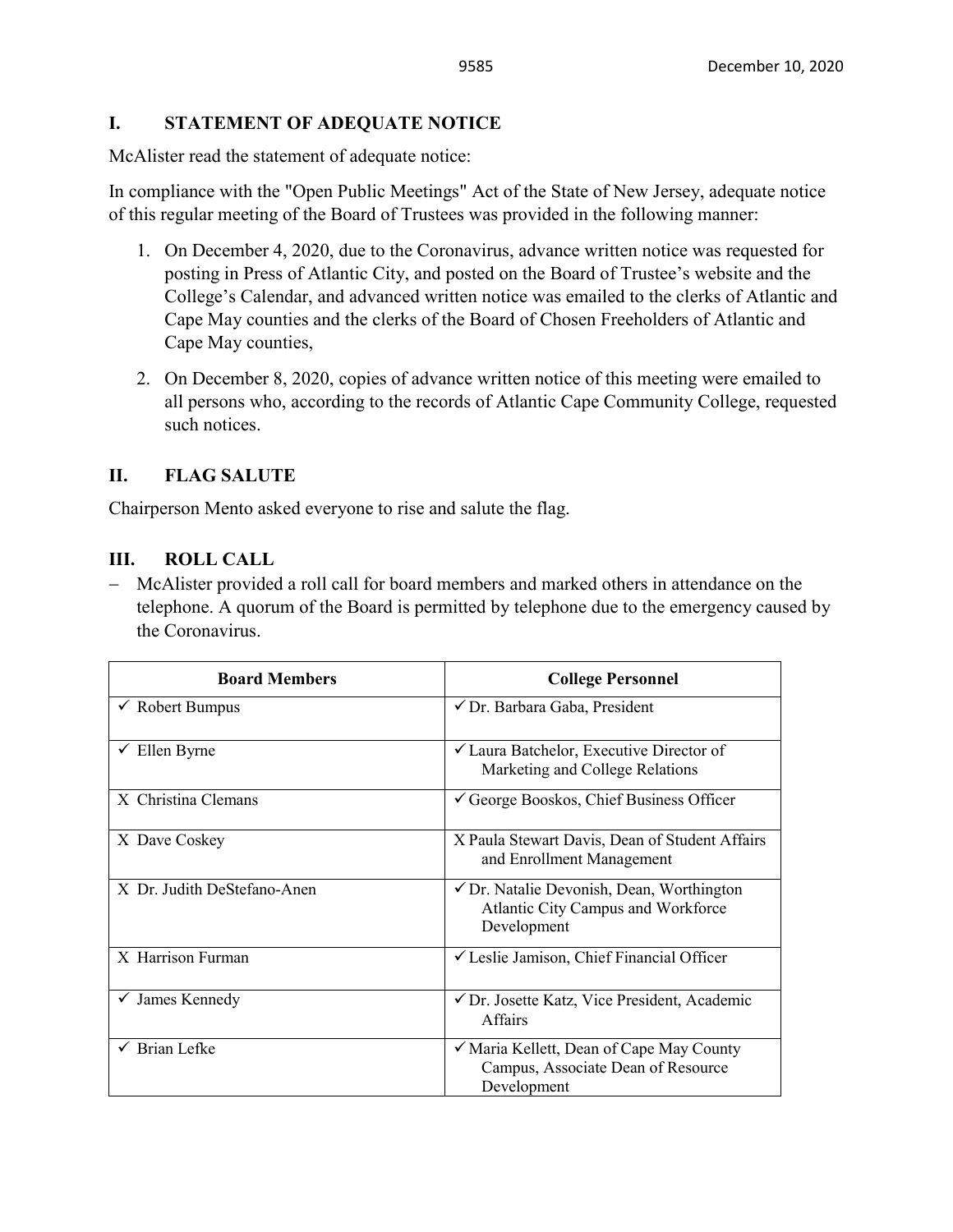| <b>Board Members</b>                                     | <b>College Personnel</b>                                                                                                                      |
|----------------------------------------------------------|-----------------------------------------------------------------------------------------------------------------------------------------------|
| X Maria K. Mento                                         | $\checkmark$ Jean McAlister, Board Secretary, Chief of<br>Staff, and Dean of Resource Development                                             |
| $\checkmark$ Daniel Money                                | √ Dr. Vanessa O'Brien-McMasters, Dean,<br>Institutional Research, Planning &<br>Effectiveness                                                 |
| $\checkmark$ Valerie Myland                              | √ John Piazza, Chief Information Officer                                                                                                      |
| $\checkmark$ Donald J. Parker                            | ✓ Mickey Trageser, Executive Director, Human<br>Resources                                                                                     |
| $\checkmark$ Maria Ivette Torres                         | <b>Legal Counsel</b><br>$\checkmark$ Lou Greco, Esq., Board Solicitor                                                                         |
| $\checkmark$ Helen Walsh                                 |                                                                                                                                               |
| <b>Faculty and Staff in Attendance</b>                   |                                                                                                                                               |
| $\checkmark$ Dr. Denise Coulter, Dean of Liberal Studies | $\checkmark$ Gracellen Etherton, Senior Manager, Office<br>of the President / Board of Trustees<br><b>Operations and Resource Development</b> |

### **IV. CALL TO ORDER**

− Chairperson Kennedy called the meeting to order at 5:00pm on December 10, 2020.

# **V. COMMENTS FROM THE PUBLIC**

- − Chairperson Kennedy called for comments from the public on agenda items.
- − None noted.

### **VI. REGULAR RESOLUTIONS**

# **Res. #55**

#### **Award of Bids**

| <b>Number</b>  | <b>Item and Vendor Information</b>           | Amount      |
|----------------|----------------------------------------------|-------------|
| Bid Exempt 887 | Website Improvement Software                 | \$25,550.00 |
|                | Coronavirus Relief Fund (CRF) (Grant Funded) |             |
|                | SiteImprove, Inc.                            |             |
|                | Minneapolis, MN                              |             |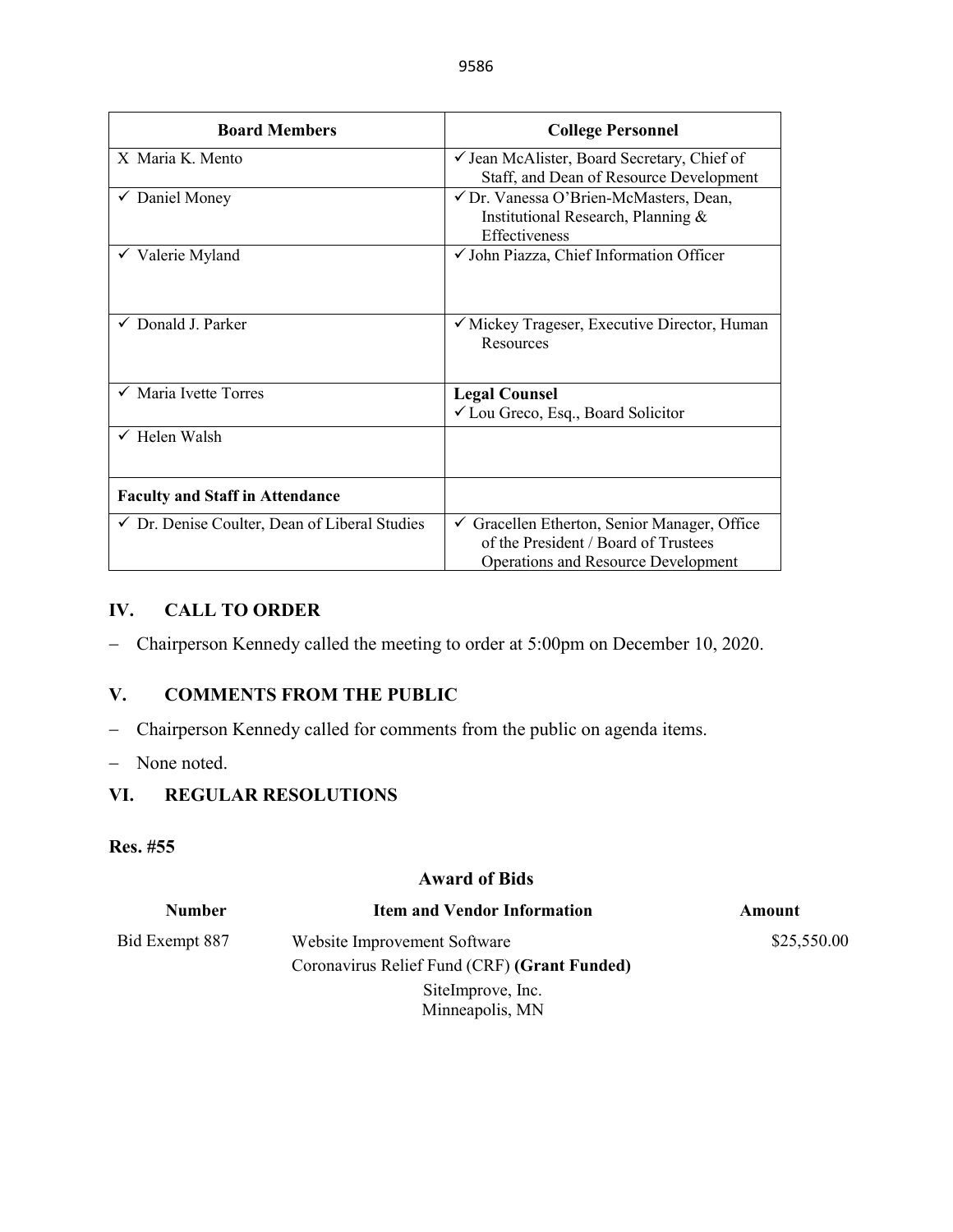| <b>Number</b>      | <b>Item and Vendor Information</b>                                                                                                                        | <b>Amount</b>                  |
|--------------------|-----------------------------------------------------------------------------------------------------------------------------------------------------------|--------------------------------|
| Bid Exempt 888     | Proctoring Service<br>Coronavirus Relief Fund (CRF) and/or CARES Act<br>Higher Education Emergency Relief Fund -<br>Institutional Portion (Grant Funded)* | \$35,000.00<br>(not to exceed) |
|                    | Honorlock, Inc.<br>Boca Raton, FL                                                                                                                         |                                |
| Bix Exempt 889     | Laptop Computers for Classrooms, Labs, and Student<br>Laptop Loaner Program                                                                               | \$71,549.90                    |
|                    | Coronavirus Relief Fund (CRF) and/or CARES Act<br>Higher Education Emergency Relief Fund -<br>Institutional Portion (Grant Funded)*                       |                                |
|                    | Ocean Computer Group<br>Matawan, NJ                                                                                                                       |                                |
| Bid Exempt 890     | Information Technology Infrastructure Upgrades<br>CARES Act Higher Education Emergency Relief Fund<br>- Institutional Portion (Grant Funded)              | \$455,065.47                   |
|                    | <b>Continental Resources</b><br>Mt. Laurel, NJ                                                                                                            |                                |
| Regular Quote 2220 | <b>Science Laboratory Supplies</b><br>Coronavirus Relief Fund (CRF) (Grant Funded)<br>VWR, International<br>Wayne, PA                                     | \$17,812.12                    |
|                    |                                                                                                                                                           | Total \$604,977.49             |

### **Res. #106 Rev.**

### **Award of Bids**

| <b>Number</b> | <b>Item and Vendor Information</b>                                                                  | Amount      |
|---------------|-----------------------------------------------------------------------------------------------------|-------------|
| Bid Ex. 859   | Chatbot Renewal                                                                                     | \$33,755.00 |
|               | Community College Opportunity Grant<br>(CCOG) - Student Success Incentive Funding<br>(Grant Funded) |             |
|               | Ivy.ai, Inc.                                                                                        |             |
|               | Boulder, Co.                                                                                        |             |

− Trustee Money motioned to approve Resolution #55 and Res. #106 Rev.; Trustee Torres seconded.

# ROLL CALL:

ALL AYES NO NAYS NO ABSTENTIONS